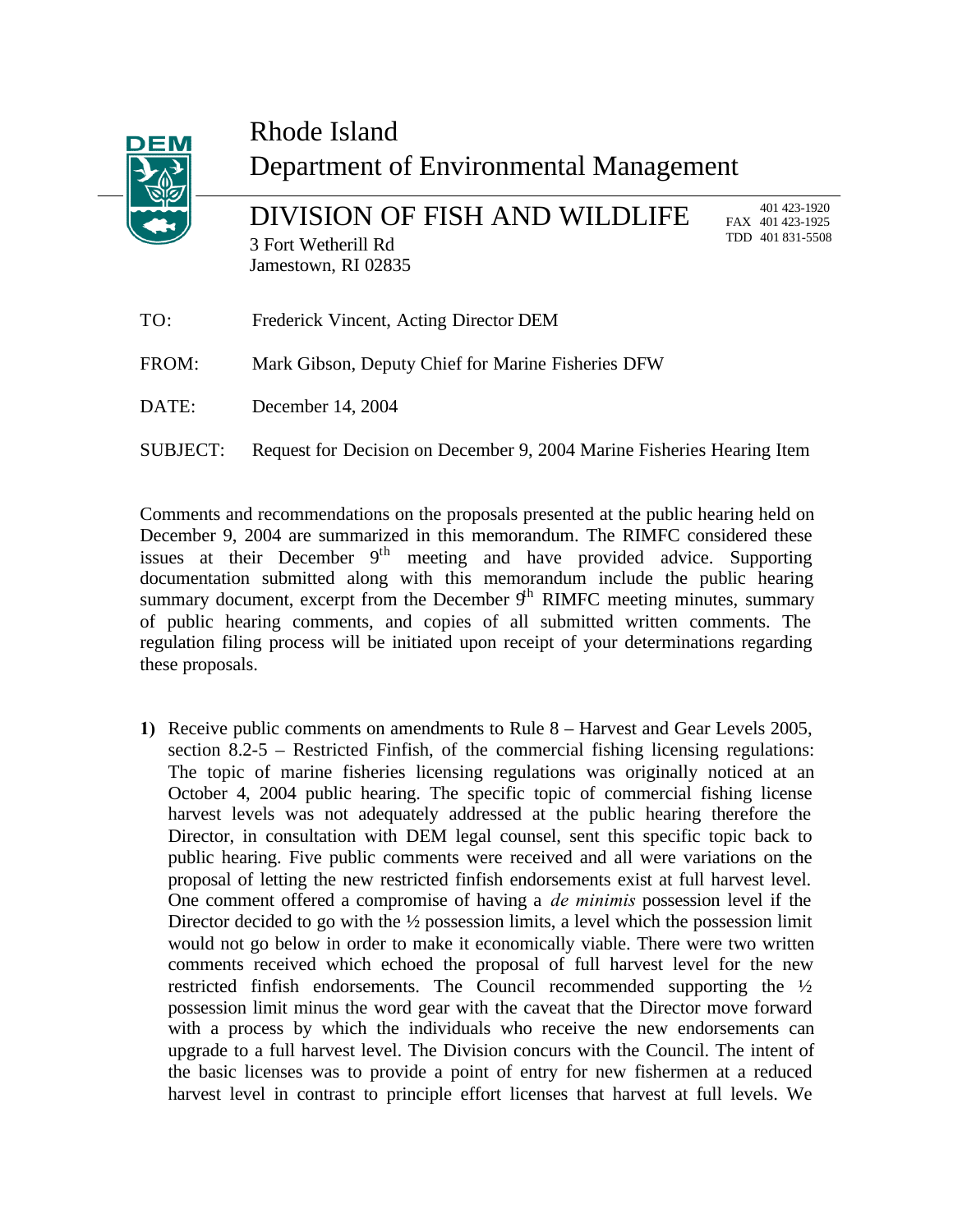intend to work with the Commercial fishermen's committee and Council early in 2005 to develop better regulations for upgrading and diversifying licenses. Council authorized a meeting of that body at their December 9<sup>th</sup> meeting.

Cc Mike Lapisky- RIDFW Najih Lazar- RIDFW Jason McNamee- RIDFW